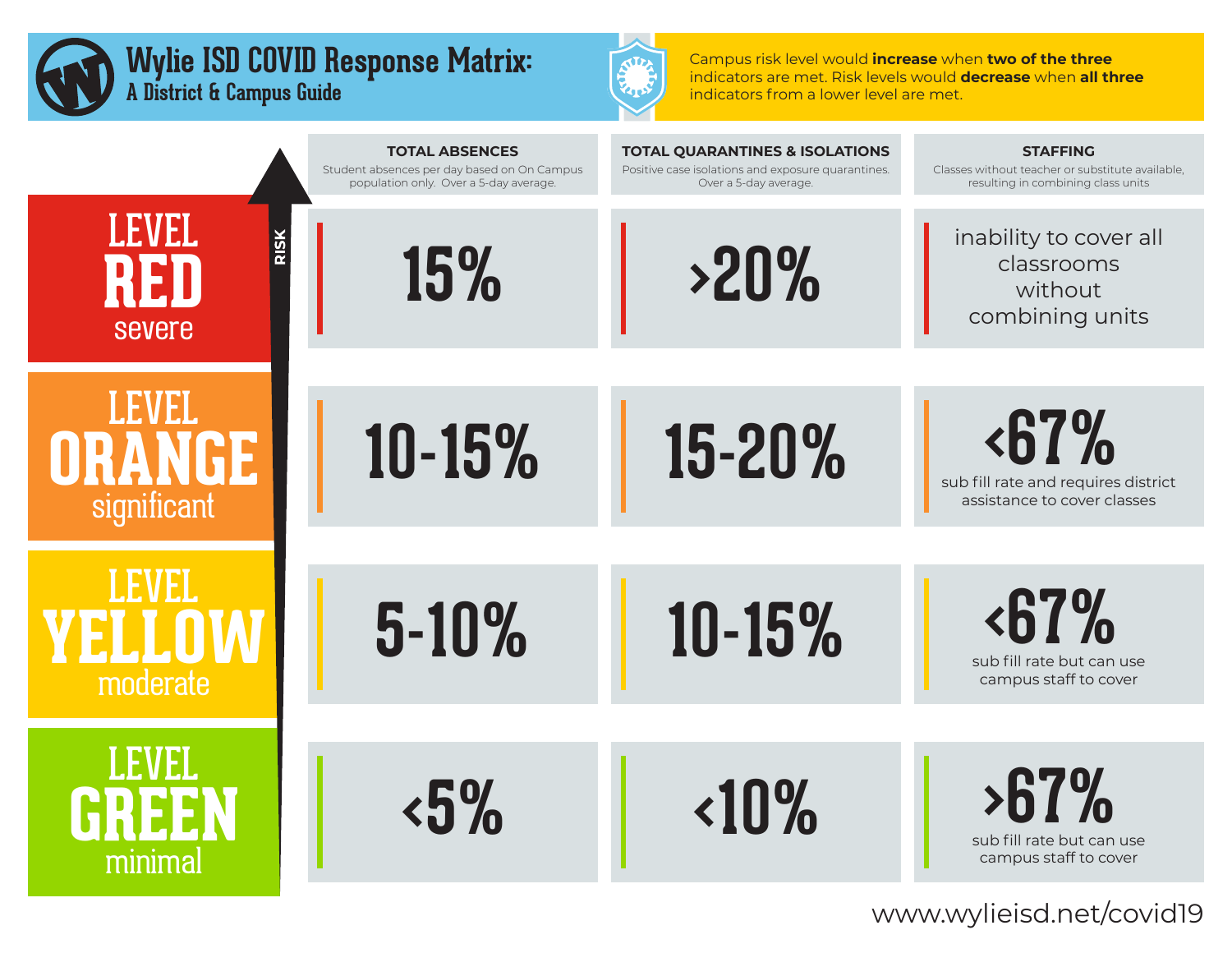# **DEFINITIONS**

## **Quarantine**

when one has had a first contact exposure, identified through self-reporting or contact tracing, district policy is that a 14-day quarantine period must occur prior to returning to campus. During quarantine, staff and students may participate remotely, if feeling well enough.

## **Isolation**

when one has received a positive COVID-19 test, district policy requires a 10-day period of isolation. Once all requirements have been met, the student or staff member may return to campus. Participation through remote teaching and learning is allowed if they are feeling well enough.

## **Positive Case**

lab- or doctor-confirmed diagnosis of COVID-19

### **On Campus**

students reporting to the physical campus for instruction

### **Remote**

students reporting for instruction through digital, either asynchronous or synchronous, learning

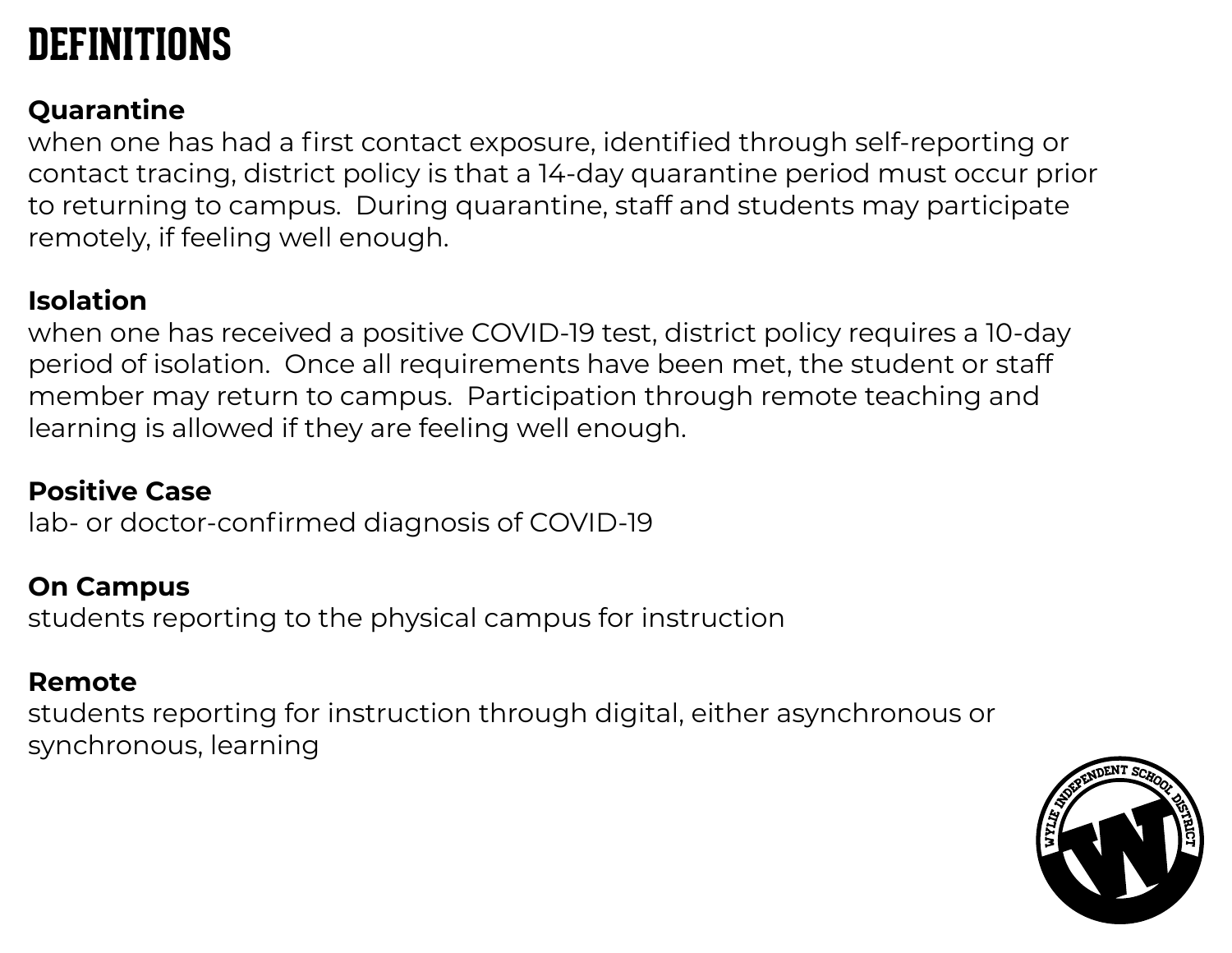| <b>LEVEL GREEN</b><br>Minimal COVID-19 Impact on Schools<br>Focus: Exercise caution. |                                                                                                                                                                                                                                                                                                                                                                                                                                                                                                                                                                                     | Moderate<br>Focus:                          |              |
|--------------------------------------------------------------------------------------|-------------------------------------------------------------------------------------------------------------------------------------------------------------------------------------------------------------------------------------------------------------------------------------------------------------------------------------------------------------------------------------------------------------------------------------------------------------------------------------------------------------------------------------------------------------------------------------|---------------------------------------------|--------------|
| Learning<br><b>Modes</b>                                                             | Continue to offer remote and on campus options, as<br>required by TEA. See district website for more information<br>regarding On Campus & Remote instruction.                                                                                                                                                                                                                                                                                                                                                                                                                       | Learning<br><b>Modes</b>                    | C<br>re<br>r |
| <b>Operations &amp;</b><br><b>Custodial</b>                                          | · Ensure that there are sufficient amounts of hand<br>sanitizer, tissues, PPE, and cleaning supplies on each<br>campus and classroom.<br>· Nightly cleaning, disinfection, and rotational<br>electrostatic misting of classrooms and campus<br>shared areas.<br>· Frequent disinfection of high-touch surfaces including,<br>but not limited to, door knobs, light switches,<br>keyboards, mice, etc.                                                                                                                                                                               | <b>Operations &amp;</b><br><b>Custodial</b> |              |
| <b>Campus</b><br><b>Operations</b>                                                   | • Promotion of social distancing through<br>announcements and posters.<br>• Promotion of hand hygiene through announcements<br>and posters.<br>• Provide age-appropriate classroom demonstrations for<br>respiratory etiquette and hand hygiene practices<br>• Be proactive in reporting low cleaning and hygiene<br>supplies and PPE.<br>· Create schedules and procedures that support social<br>distancing and minimal times of gathering.<br>· No assemblies or celebrations that require students<br>and staff to gather in one area with the inability to<br>social distance. | <b>Campus</b><br><b>Operations</b>          |              |
| Health &<br><b>Safety</b>                                                            | · Students and staff self-monitor for symptoms and<br>complete digital, weekly health screener.<br>· Masks required for ages 10 and up, as noted by<br>Governor's order.<br>· Monitoring of symptoms in the classroom.<br>• Campus monitoring of absences and illnesses.                                                                                                                                                                                                                                                                                                            | Health &<br><b>Safety</b>                   |              |

## LEVEL YELLOW

#### Moderate COVID-19 Impact on Schools Focus: Evaluate mitigation efforts.

| Learning<br><b>Modes</b>                    | Continue to offer remote and on campus options, as<br>required by TEA. See district website for more information<br>regarding On Campus & Remote instruction.                                                                                                                                                                                                                                                                                                                                                                                                                                                                  |
|---------------------------------------------|--------------------------------------------------------------------------------------------------------------------------------------------------------------------------------------------------------------------------------------------------------------------------------------------------------------------------------------------------------------------------------------------------------------------------------------------------------------------------------------------------------------------------------------------------------------------------------------------------------------------------------|
| <b>Operations &amp;</b><br><b>Custodial</b> | • Ensure that there are sufficient amounts of hand<br>sanitizer, tissues, PPE, and cleaning supplies on each<br>campus and classroom.<br>◇ Campus to establish and publicize protocol for refills.<br>Nightly cleaning, disinfection, and rotation<br>electrostatic misting of classrooms and campus<br>shared areas.<br>· Encourage disinfecting practices with teachers for in-<br>between custodial visits.<br>$\cdot$ Encourage students to clean their areas.<br>· Increased disinfection of high-touch surfaces<br>throughout the day including, but not limited to,<br>doorknobs, light switches, keyboards, mice, etc. |
| <b>Campus</b><br><b>Operations</b>          | • Evaluate the need for increased social distancing<br>measures.<br>Frequent reminders to students regarding hand-<br>washing and hygiene practices, throughout school<br>day.<br>· Ensure student desk placement allows for as much<br>distancing as possible.<br>Make a plan for reducing the number of students<br>in common areas, such as morning holding rooms,<br>gymnasiums, cafeterias, libraries and halls.<br>Reduce use of shared supplies. Ensure all shared<br>supplies are cleaned between uses.<br>• Consider holding extracurricular activities in a virtual<br>format, if possible.                          |
| Health &<br>Safety                          | · Students & staff self-monitor and complete weekly<br>health screener.<br>• Masks required for ages 10 and up, as noted by<br>Governor's order. Masks are high encouraged for<br>students under 10.                                                                                                                                                                                                                                                                                                                                                                                                                           |